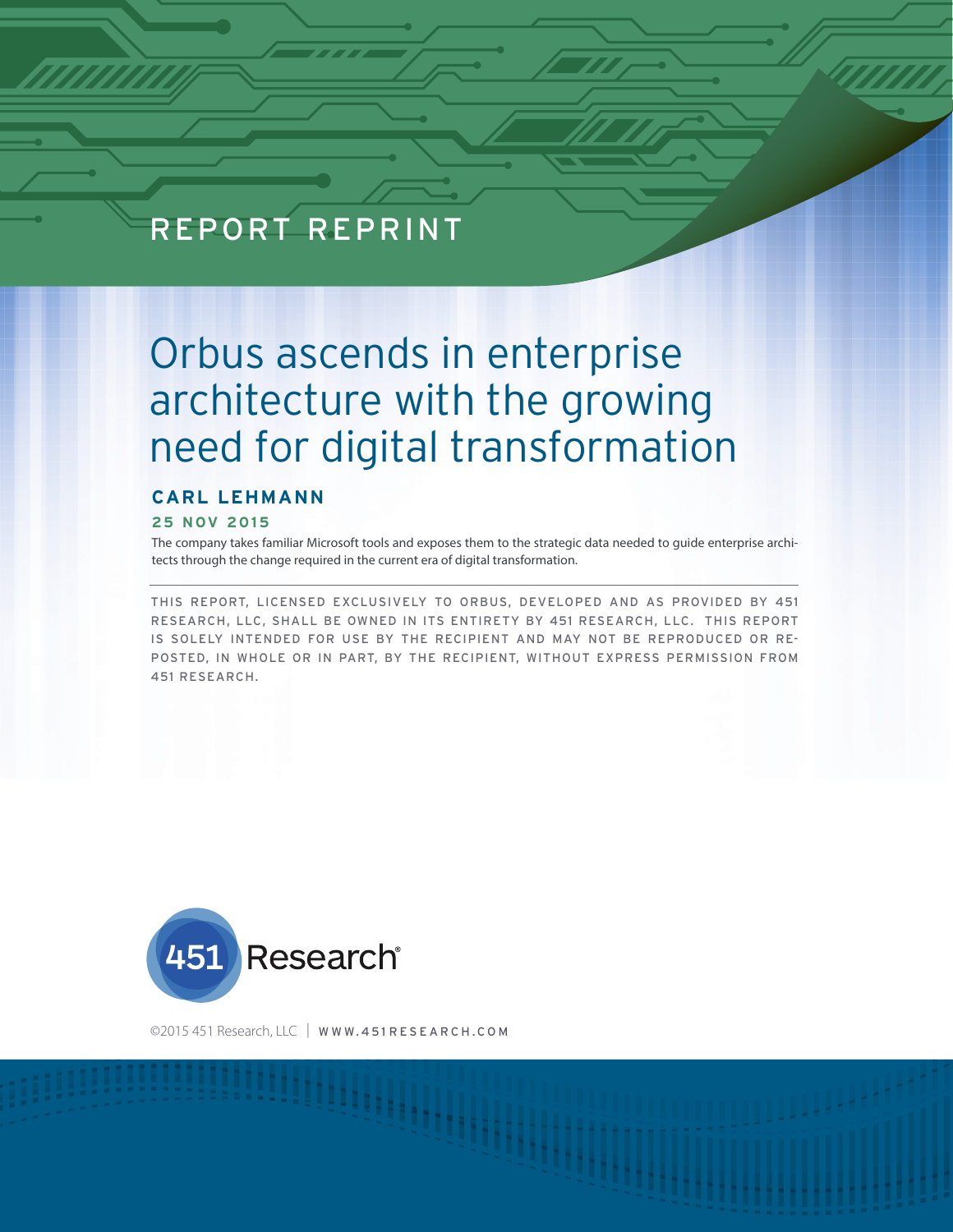Orbus Software is currently incorporating software capabilities in response to the growing market need for so-called 'digital transformation.' Nearly all businesses are trying to makes sense of the onslaught of new cloud, mobile and social computing trends. For many, the effort is overwhelming. Savvy enterprises, however, are seeking help from vendors that provide enterprise architecture management (EAM) suites – tools to help strategic planning and align business strategy with IT architecture and execution. A rising tide lifts all boats, so EAM providers at large are likely to benefit. Orbus has been silently practicing its craft for years and now is chasing the market limelight through 2016 with what it claims is a more capable product portfolio.

# THE 451 TAKE

Users should note that to get the most out of the Orbus platform, or from any EAM suite for that matter, business and IT planners alike must be aware of the resources and effort needed to feed and maintain them. The repository creates what is often referred to as an 'enterprise metamodel.' Considerable stewardship is required to maintain the currency and accuracy of the data and metadata needed to create an exact metamodel for analysis. Moreover, such EA initiatives should also be driven by a methodology designed to structure and maintain a consistent managerial approach and effort. Orbus eases the burden by offering best-practice accelerators (software modules) as part of its iServer suite of products that codify and automate popular enterprise architecture best-practice methodologies detailed below. However, this does not negate the need for consistent managerial drive, without which many such enterprise architecture efforts stall and sometimes fail.

## CONTEXT

Orbus Software was founded in 2004 as a business process analysis software firm. It has evolved to become a player in the enterprise architecture management market. The company specializes in adding value to Microsoft applications such as Visio, Word, Excel, PowerPoint, SharePoint and Project Server, equipping them with technology needed by organizations to better understand how they operate, plan for and execute strategic change. Orbus is privately financed, based in London, and operates globally with offices in New York City and Sydney. It is planning to open a new office in Dubai in early 2016. The vendor has about 80 employees (plus 15 outsourced resources) and reports that it has been profitable since its inception, with an average year-over-year revenue growth rate of 25% for the past three years. Current annual revenue is estimated at \$11.2m, or \$13.5m when including its associated business Good e-Learning. Orbus has been approached by investors but is not seeking incremental capital at this time.

In our last report on the company, we concluded that its approach to enterprise architecture and business process management is appealing to executives and managers charged with such. Its iServer repository is practical and sound, affording fast, customizable metamodel implementation. The repository makes complete use of Visio as a modeling environment by extending its capabilities with collaboration, modeling and analysis features. However, back in 2012 the firm seemed aloof, preferring to avoid any resellers that could extend its market reach or add value in other ways to prospects and customers. That sentiment has now changed. Orbus drives a significant proportion of its revenue through strategic, complementary partners within its target markets.

The complexity brought on by the current cloud era and the confusion among business and technology leaders alike as to how to transform their organizations into so-called 'digital businesses' has sparked a need for a new form of enterprise intelligence. In addition to its current product suite, Orbus is in the process of soft launching a new product, Office Architect (OA), a key focus of which is full integration with the SharePoint platform and collaboration features. The combination of iServer and OA is intended to enable the company to respond to the latest demands of digital businesses.

#### STRATEGY AND PRODUCTS

Orbus' strategy over the past 10 years has been to add capabilities to familiar Microsoft software to better enable customers to drive transformation through business and IT, and to understand operations and plan and execute strategic initiatives. The company's flagship offering is its iServer business and IT transformation suite. It uses Microsoft Visio as its UI to visualize and help align business and technology initiatives across multiple organizational domains, and creates a collaborative software environment that brings together other Microsoft products such as Office, SharePoint and Project Server via a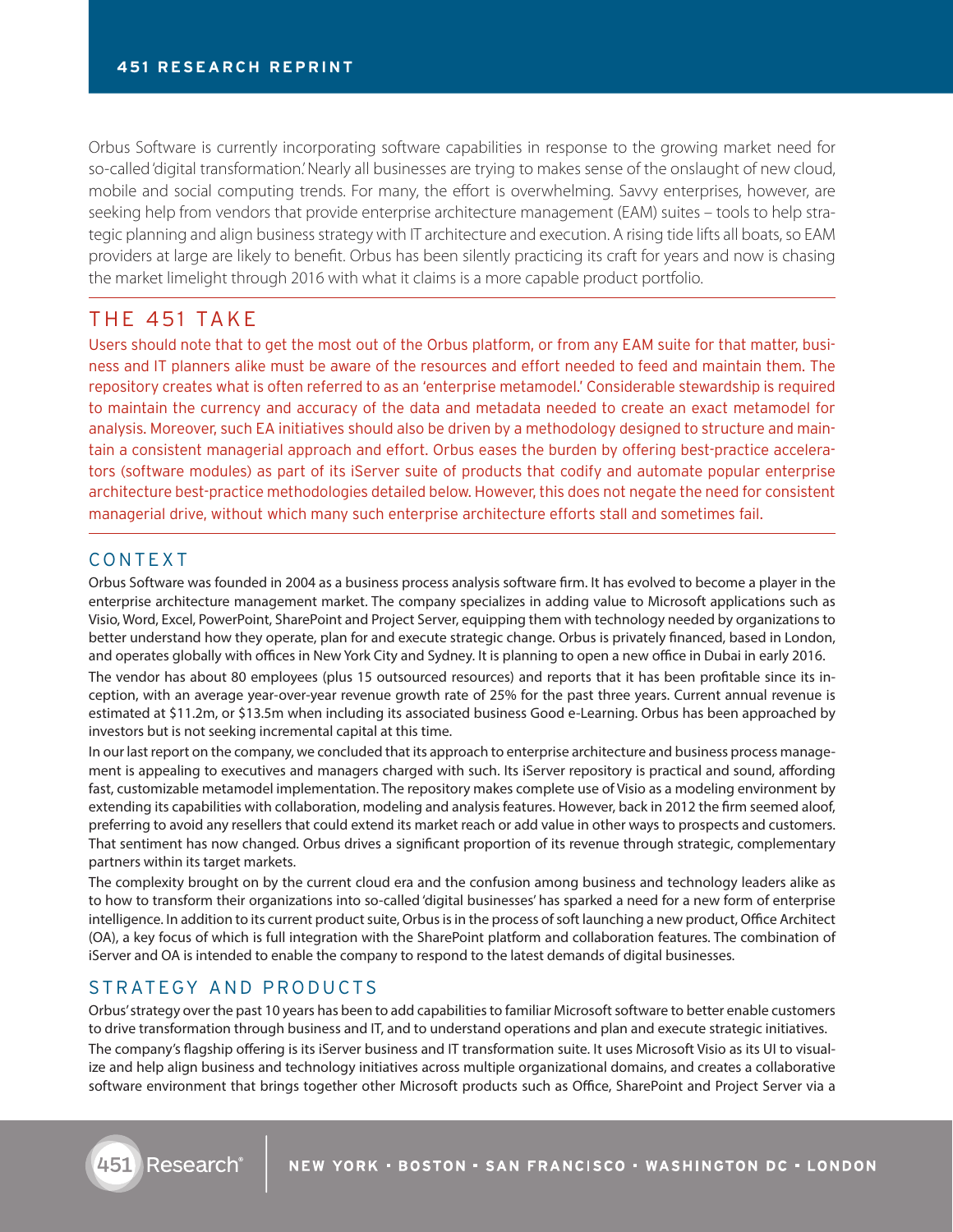common planning and analysis repository. The product captures IT capabilities across IT functional domains such as enterprise architecture (EA); strategic planning; business process analysis (BPA); IT governance, risk and compliance (GRC); IT project and portfolio management (ITPPM); and ERP management. In addition, iServer provides a unified platform for cross-domain analysis, aiding in the decision-making processes required of business and IT transformation.

A number of 'accelerators,' or software modules, are available as add-ons to iServer that help enterprises better use various transformation best practices and methodologies. Among them are accelerators for The Open Group Architectural Framework, ArchiMate (an enterprise architecture modeling language), BPMN 2.0 (a business process notation language), Lean (a quality management methodology), COBIT (an IT governance framework) and ITIL (IT service management practices), as well as an upcoming accelerator for IT4IT (EA/COBIT/ITIL) due in January 2016. To access the data needed for analysis and planning, the iServer repository integrates with other strategic systems such as CMDB, ERP suites (e.g., SAP), BPM suites and various third-party tools.

Orbus has invested to enhance its product range. Its 2016 product roadmap is focused on better managing business strategy and outcomes. The company will expand the core features of collaboration, decision-making and alignment of information across the multiple domains cited above (i.e., EA, BPA, GRC, ITPPM, PPM and ERP). New planning features of note include a BI module (via an OEMed Tableau offering, Microsoft Power BI and others) that offers 150 predefined dashboards specific to various business and IT domains at corporate, organizational-unit and role levels; scenario management for enhanced analysis of business models, budgets and trends; and improved data-visualization and decision-making tooling. The iServer platform will also be boosted to enhance various technical enablers such as alerting/notifications; SAP and BPM connectors; workflow (for approval and feedback); SharePoint integration; and Project Server integration. User experience improvements will better manage and relate content within the Microsoft Office UI and provide support for mobile clients. The vendor sells iServer as both an on-premises and cloud-based licensed product. The basic offering for five users is priced at \$30,000, the average entry-level installation is \$45,000, and it can range up to \$300,000 for enterprise site license installations. Orbus notes that 80% of its customers choose the on-premises installation; however, the company also has hybrid and cloud-based offerings. New releases come out quarterly. Implementation time is typically one week (three days to configure and two days of training). In many cases, this is the result of a presale proof-of-concept (POC) service. Orbus offers this free POC – including repository setup, training and data import – to generate interest and ensure the success and use of its platform. The company also provides a one- to three-month 'fast start' package consisting of 15 key deliverables against a planned statement of work and agreed-upon set of business outcomes.

## CUSTOMERS AND PARTNERS

Orbus reports that more than 400 customers in 28 countries use iServer. Over 70% of those clients acquired in the past year have annual revenue exceeding \$10bn, signaling that the firm is moving upmarket. It primarily sells to enterprise architects and CIOs. Orbus' plan at the beginning of this year was to land more than 100 new customers. So far, it has signed on 80. Over 90% of its client base has annual maintenance agreements. Retention of customers exceeded 91% annually in the past five years.

The vendor has limited its partnerships to 10 resellers, preferring to maintain quality through direct customer contact. Its business model now incorporates a network of consultancy partners, including most of the top 10 consultancies worldwide. Partnerships yield 20% of new business annually. Customers of note include Amtrak (transport), Cathay Pacific (aviation), GSK (pharmaceuticals), MasterCard (credit card services), Novartis (pharmaceuticals) and Barclays (finance).

#### COMPETITION

Orbus successfully competes with other well-established EAM providers such as MEGA, Planview (with its acquired Troux) and Software AG (Alfabet platform). OpenText's ProVision offering also contends in the EAM domain, complemented by the firm's Cordys BPM asset. All of these tools are rather sophisticated and require considerable commitment to the data stewardship required to feed their enterprise metamodels. Orbus' use of Microsoft tools might make data aggregation and collaboration tasks a bit easier.

Other rivals for Orbus include Casewise, whose products include a mix of EAM and BPM capabilities; and Avolution, whose ABACUS platform can import/export to Microsoft Visio to model business structures. Companies deploying more traditional IT portfolio management platforms such as IBM (Rational Systems Architect), SAP (Sybase PowerDesigner) and Oracle (Enterprise Performance Management) might find Orbus helpful as a supplemental tool to align the strategic initiatives of various lines of business in their organization with IT projects